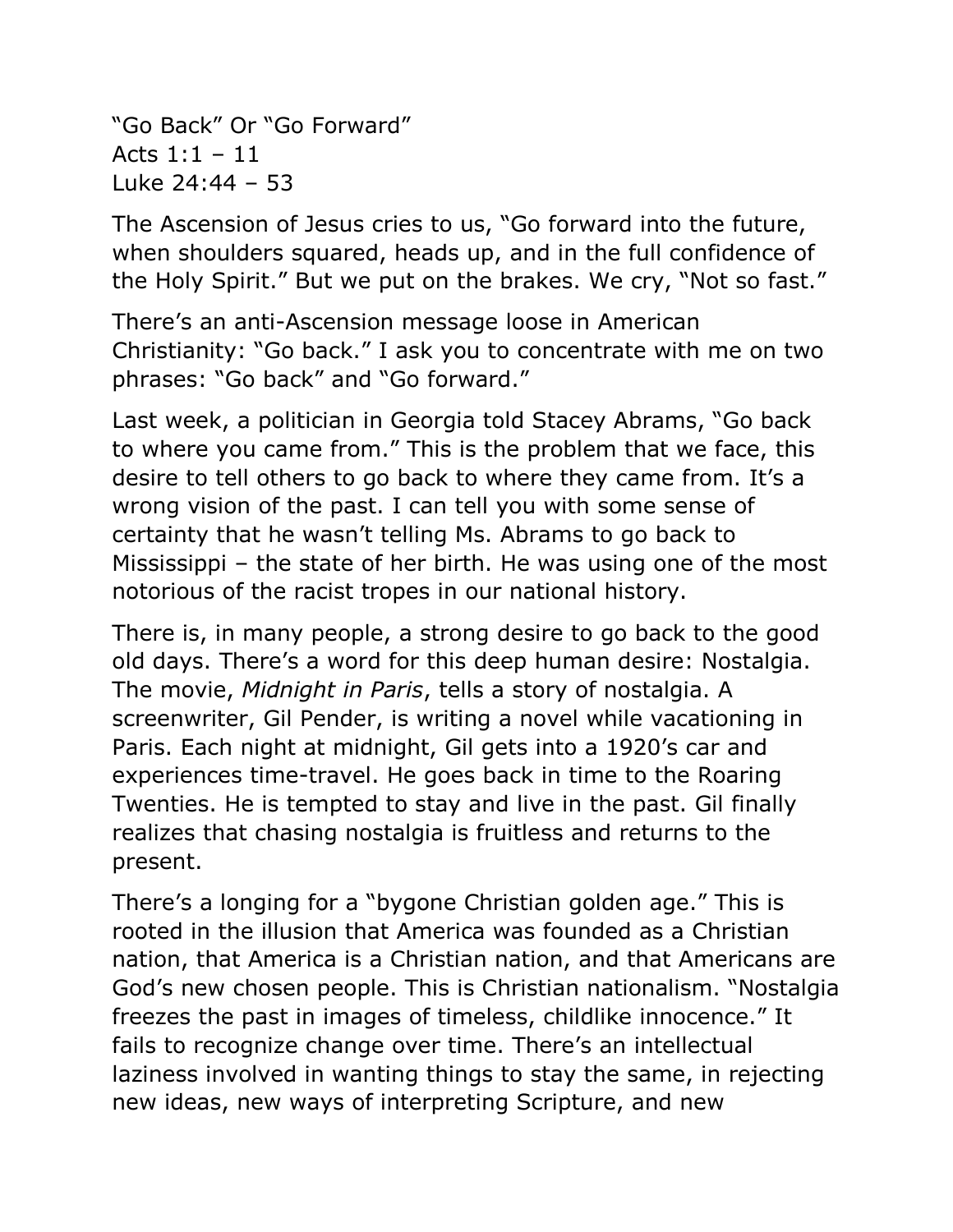movements of the Holy Spirit. There's danger is attempting to reclaim a world that is disappearing and can't be salvaged.

For too long, American Christians of a particular bent, have engaged in an ideology of fear, the pursuit of worldly power, and a "nostalgic longing for a national past that may have never existed in the first place" (John Fea, *Believe Me*). Some Christians dream of the day when the economy was booming, when the culture was less open, the family looked like the Cleaver family on *Leave It to Beaver*, and public school children prayed and read the Bible at the start of each day (Fea, 130). Scholar Svetlana Boym describes nostalgia as a "sentiment of loss and displacement" that "reappears as a defense mechanism in a time of historical upheavals."

As Jesus gave his final instructions for the future the disciples resisted. They brought up the old dream: "Lord, is this the time when you will restore the kingdom to Israel?" The dream of a restored Israel, an Israel free of the Roman Empire, dominated first century thought. The disciples, even after matriculating in the school of Jesus for three years, long enough for a Master of Divinity degree, were still caught up in the old dream of power.

Jesus says, "It is not for you to know the times or periods that the Father has set by his own authority. But you will receive power when the Holy Spirit has come upon you; and you will be my witnesses in Jerusalem, in all Judea and Samaria, and to the ends of the earth." His final words became the constitution of the church. Instead of "Go back," Jesus delivered, "Go forward."

Historian David Blight asks, "Who do you know who really wants to compromise with their ideas? Who on the left will volunteer to be part of a delegation to go discuss violence and guns with Mitch McConnell, Kevin McCarthy or the commentators of Fox News? Who on the right will come to a symposium with 10 of the finest writers on democracy, its history, and its philosophy, and help create a blueprint for American response to violence?" As a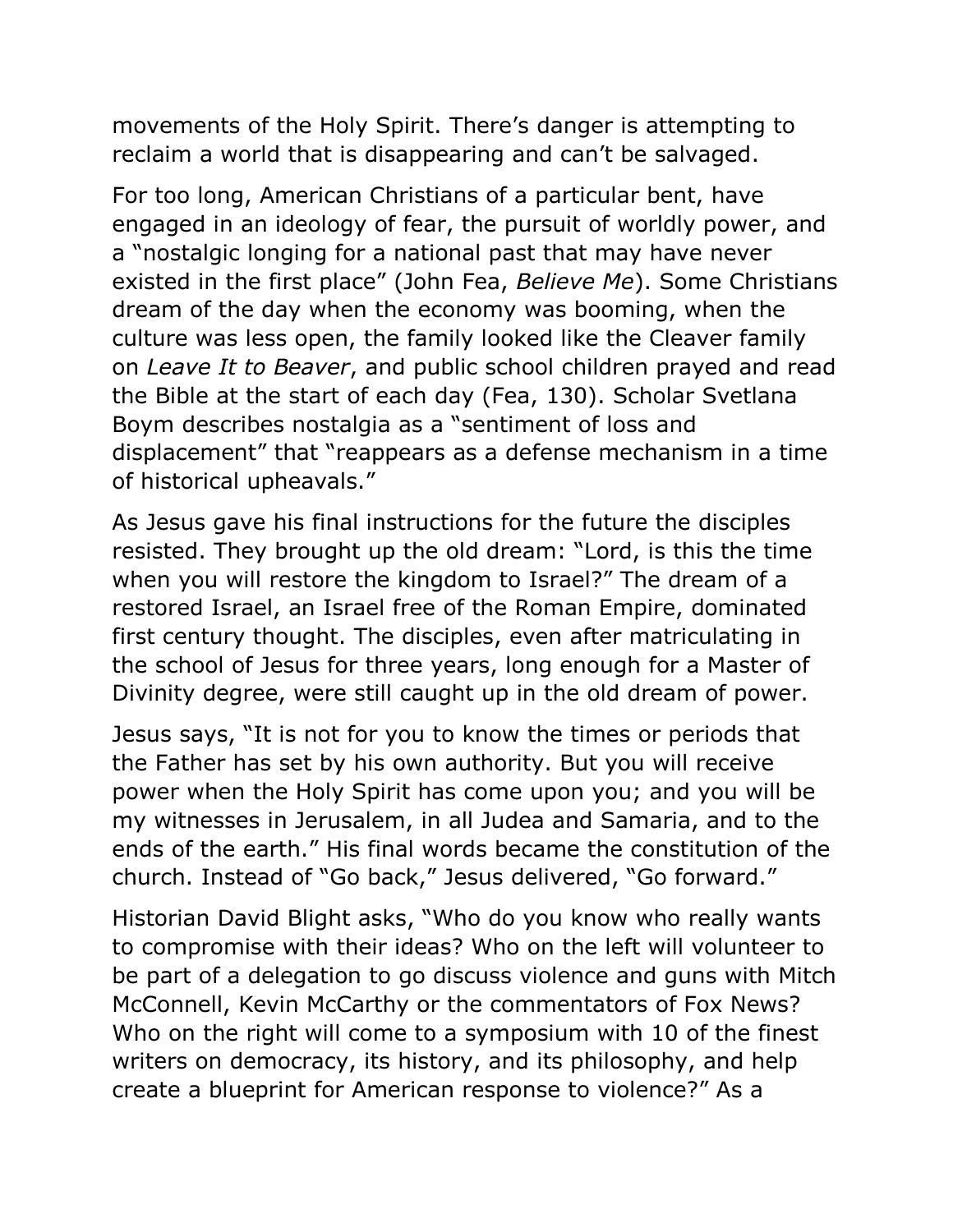culture we are not in the mood for such reason and comity. We are a blame culture. "It's your fault" is our default setting.

There's a story in the Bible to show us the danger of nostalgia. The people said to Moses, "Was it because there were no graves in Egypt that you have taken us away to die in the wilderness? What have you done to us, bringing us out of Egypt? Is this not the very thing we told you in Egypt, 'Let us alone so that we can serve the Egyptians'? For it would have been better for us to serve the Egyptians than to die in the wilderness."

No wonder we scream, "Go back to where you came from." Go back to Africa was the plea. I'm Irish and when my ancestors came to America, they were told "Go back to Dublin." When the Catholics came, "Go back to Europe you bunch of papists." When the Italians came, "Go back to Rome." When the Chinese came, "Go back to Peking." There is nothing subtle about the insult.

A Pakistani refugee in the British detective show, *Inspector Morse*, says to his father, "They don't want us here." Never forget that "go back" is the sister of "Stay in your place." And please never forget that "Go back" has been used to keep women in their place. It is a spatial trope designed to put women in their place.

In the United States today, many men are dreaming of going back to a time when they really were in charge, and they are pretending to be victims of a feminized culture. Affluent white males who oversee the levers of power are pretending PRECARITY. (Paul Elliott Johnson, "The Art of Masculine Victimhood").

There something odd about white males feeling they are being replaced when we have a history in this country of the displacement of others. Ask the Cherokee, the Chickasaw, the Choctaw, the Muscogee, and the Seminoles about being displaced. "The Trail of Tears" is a awful blemish on the idea that we are a Christian nation. Ask Japanese Americans about being